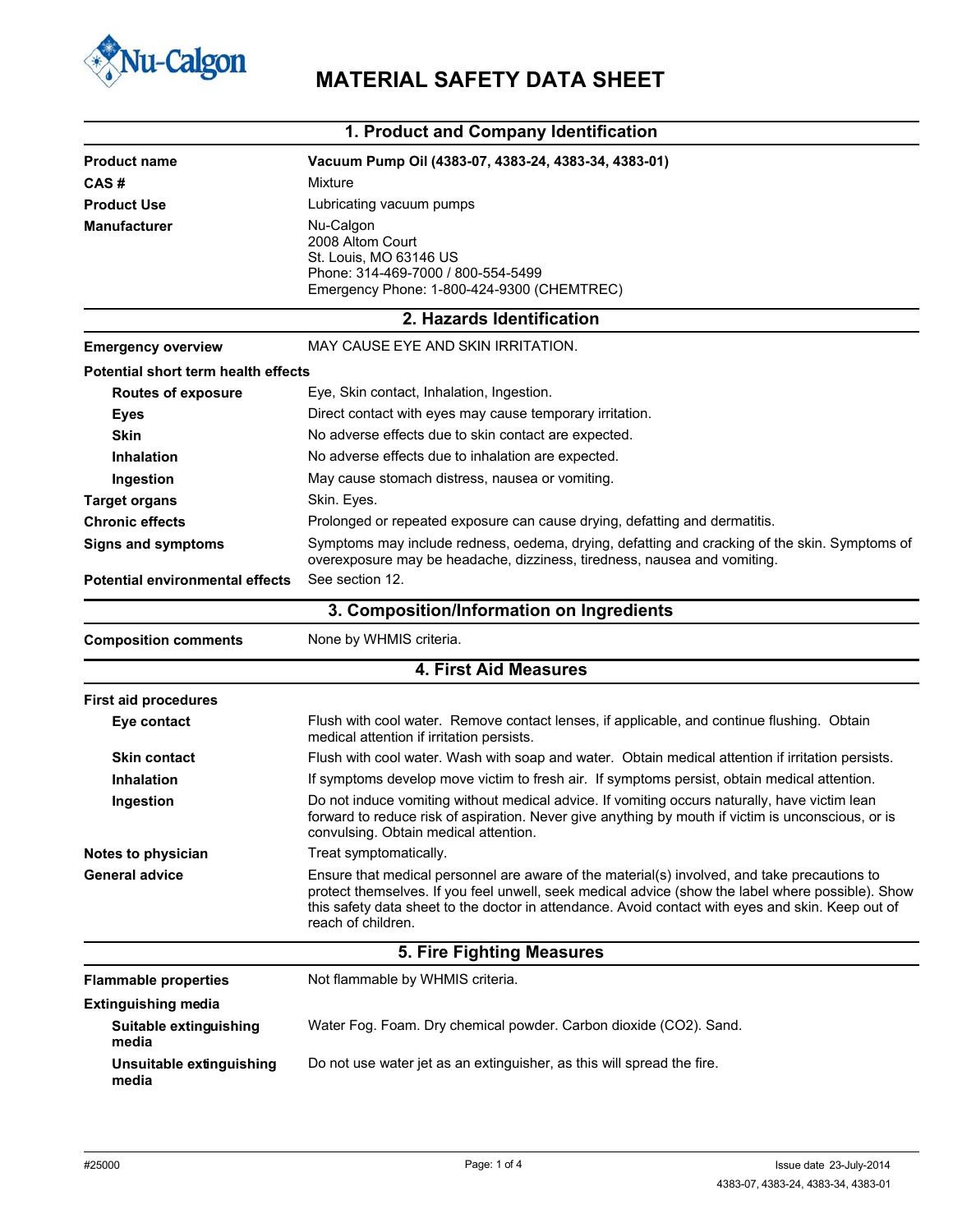| <b>Protection of firefighters</b>                    |                                                                                                                                                                                                                                                                                                                                                                                                             |  |  |
|------------------------------------------------------|-------------------------------------------------------------------------------------------------------------------------------------------------------------------------------------------------------------------------------------------------------------------------------------------------------------------------------------------------------------------------------------------------------------|--|--|
| <b>Specific hazards arising</b><br>from the chemical | Not available                                                                                                                                                                                                                                                                                                                                                                                               |  |  |
| <b>Protective equipment for</b><br>firefighters      | Not available                                                                                                                                                                                                                                                                                                                                                                                               |  |  |
| <b>Hazardous combustion</b><br>products              | May include and are not limited to: Oxides of carbon.                                                                                                                                                                                                                                                                                                                                                       |  |  |
| <b>Explosion data</b>                                |                                                                                                                                                                                                                                                                                                                                                                                                             |  |  |
| <b>Sensitivity to mechanical</b><br>impact           | Not available.                                                                                                                                                                                                                                                                                                                                                                                              |  |  |
| <b>Sensitivity to static</b><br>discharge            | Not available.                                                                                                                                                                                                                                                                                                                                                                                              |  |  |
|                                                      | 6. Accidental Release Measures                                                                                                                                                                                                                                                                                                                                                                              |  |  |
| <b>Personal precautions</b>                          | Keep unnecessary personnel away. Keep people away from and upwind of spill/leak. Do not touch<br>damaged containers or spilled material unless wearing appropriate protective clothing.                                                                                                                                                                                                                     |  |  |
| <b>Environmental precautions</b>                     | Do not discharge into lakes, streams, ponds or public waters.                                                                                                                                                                                                                                                                                                                                               |  |  |
| <b>Methods for containment</b>                       | Stop leak if you can do so without risk. Prevent entry into waterways, sewers, basements or<br>confined areas.                                                                                                                                                                                                                                                                                              |  |  |
| Methods for cleaning up                              | Following product recovery, flush area with water. Before attempting clean up, refer to hazard data<br>given above. Small spills may be absorbed with non-reactive absorbent and placed in suitable,<br>covered, labelled containers. Prevent large spills from entering sewers or waterways. Contact<br>emergency services and supplier for advice. Never return spills to original containers for re-use. |  |  |
|                                                      | 7. Handling and Storage                                                                                                                                                                                                                                                                                                                                                                                     |  |  |
| <b>Handling</b>                                      | Use only with adequate ventilation. Avoid breathing vapours or mists of this product.<br>Avoid contact with eyes, skin and clothing.<br>When using do not eat or drink.<br>Wash thoroughly after handling.<br>Use good industrial hygiene practices in handling this material.<br>Keep container tightly closed.                                                                                            |  |  |
| <b>Storage</b>                                       | Store in a closed container away from incompatible materials. Keep out of reach of children.                                                                                                                                                                                                                                                                                                                |  |  |
|                                                      | 8. Exposure Controls/Personal Protection                                                                                                                                                                                                                                                                                                                                                                    |  |  |
| <b>Exposure limits</b>                               | Not applicable.                                                                                                                                                                                                                                                                                                                                                                                             |  |  |
| <b>Engineering controls</b>                          | General ventilation normally adequate.                                                                                                                                                                                                                                                                                                                                                                      |  |  |
| Personal protective equipment                        |                                                                                                                                                                                                                                                                                                                                                                                                             |  |  |
| <b>Eye/Face protection</b>                           | Not normally required when used as directed. Safety glasses if eye contact is possible.                                                                                                                                                                                                                                                                                                                     |  |  |
| <b>Hand protection</b>                               | Not normally required when used as directed. If there is constant skin contact, rubber gloves are<br>recommended.                                                                                                                                                                                                                                                                                           |  |  |
| Skin and body protection                             | As required by employer code.                                                                                                                                                                                                                                                                                                                                                                               |  |  |
| <b>Respiratory protection</b>                        | Where exposure guideline levels may be exceeded, use an approved NIOSH respirator.                                                                                                                                                                                                                                                                                                                          |  |  |
| <b>General hygiene</b><br>considerations             | Always observe good personal hygiene measures, such as washing after handling the material<br>and before eating, drinking, and/or smoking. Routinely wash work clothing and protective<br>equipment to remove contaminants.                                                                                                                                                                                 |  |  |
|                                                      | 9. Physical and Chemical Properties                                                                                                                                                                                                                                                                                                                                                                         |  |  |
| <b>Appearance</b>                                    | Clear                                                                                                                                                                                                                                                                                                                                                                                                       |  |  |
| Colour                                               | Colourless                                                                                                                                                                                                                                                                                                                                                                                                  |  |  |
| Form                                                 | Liquid.                                                                                                                                                                                                                                                                                                                                                                                                     |  |  |
| Odour                                                | Slight hydrocarbon                                                                                                                                                                                                                                                                                                                                                                                          |  |  |
| <b>Odour threshold</b>                               | Not available.                                                                                                                                                                                                                                                                                                                                                                                              |  |  |
| <b>Physical state</b>                                | Liquid.                                                                                                                                                                                                                                                                                                                                                                                                     |  |  |
| рH                                                   | Not available                                                                                                                                                                                                                                                                                                                                                                                               |  |  |
| <b>Freezing point</b>                                | Not available.                                                                                                                                                                                                                                                                                                                                                                                              |  |  |
| <b>Boiling point</b>                                 | $> 137.78 °C$ ( $> 280 °F$ )                                                                                                                                                                                                                                                                                                                                                                                |  |  |
|                                                      | $-15 °C (5 °F)$                                                                                                                                                                                                                                                                                                                                                                                             |  |  |
| Pour point                                           |                                                                                                                                                                                                                                                                                                                                                                                                             |  |  |
| #25000                                               | Page: 2 of 4<br>Issue date 23-July-2014<br>4383-07, 4383-24, 4383-34, 4383-01                                                                                                                                                                                                                                                                                                                               |  |  |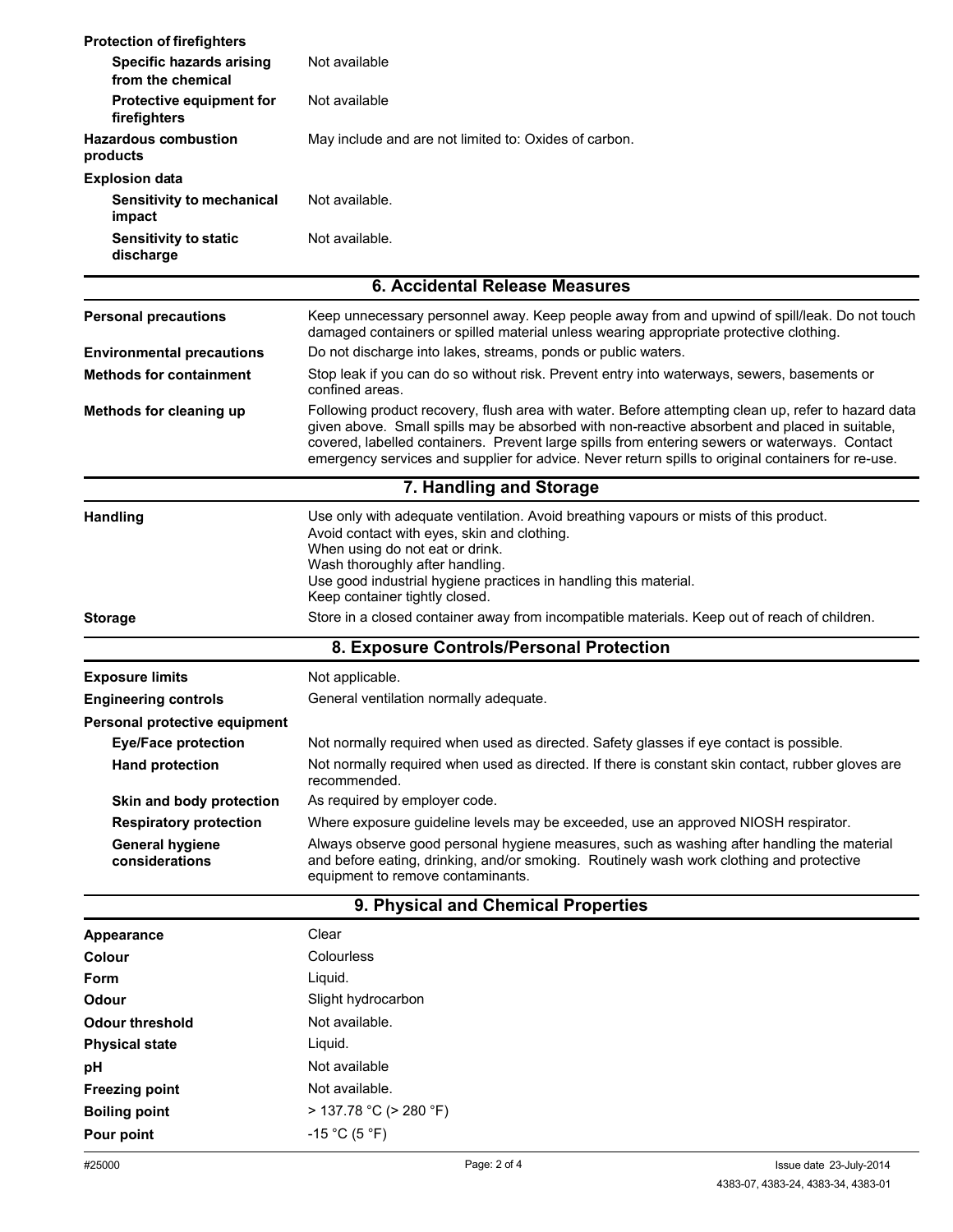| <b>Evaporation rate</b>                                       | Not available                                                                      |  |
|---------------------------------------------------------------|------------------------------------------------------------------------------------|--|
| <b>Flash point</b>                                            | 107.2 °C (225.0 °F) Cleveland open cup                                             |  |
| Auto-ignition temperature                                     | $>$ 160 °C ( $>$ 320 °F) Not available                                             |  |
| Flammability Limits in Air,<br>Upper, % by Volume             | ~10                                                                                |  |
| <b>Flammability Limits in Air,</b><br>Lower, % by Volume      | >1                                                                                 |  |
| <b>Heat of combustion</b>                                     | Not available.                                                                     |  |
| Vapour pressure                                               | $< 0.5$ mPa                                                                        |  |
| <b>Vapour density</b>                                         | >1                                                                                 |  |
| <b>Specific gravity</b>                                       | ← 1                                                                                |  |
| <b>Partition coefficient</b><br>(n-octanol/water)             | > 6                                                                                |  |
| <b>Solubility (Water)</b>                                     | Negligible                                                                         |  |
| <b>Relative density</b>                                       | Not available.                                                                     |  |
| <b>Viscosity</b>                                              | 48.65 mm2/s                                                                        |  |
| <b>VOC</b>                                                    | Not available                                                                      |  |
| <b>Percent volatile</b>                                       | Not available                                                                      |  |
|                                                               | 10. Stability and Reactivity                                                       |  |
|                                                               |                                                                                    |  |
| Reactivity                                                    | This product may react with strong oxidising agents.                               |  |
| <b>Possibility of hazardous</b><br>reactions                  | Hazardous polymerisation does not occur.                                           |  |
| <b>Chemical stability</b>                                     | Stable under recommended storage conditions.                                       |  |
| <b>Conditions to avoid</b>                                    | Avoid temperatures exceeding the flash point. Contact with incompatible materials. |  |
| Incompatible materials                                        | Not available.                                                                     |  |
| <b>Hazardous decomposition</b><br>products                    | May include and are not limited to: Oxides of carbon.                              |  |
|                                                               | 11. Toxicological Information                                                      |  |
| <b>Effects of acute exposure</b>                              |                                                                                    |  |
|                                                               |                                                                                    |  |
|                                                               |                                                                                    |  |
| Eye contact                                                   | Direct contact with eyes may cause temporary irritation.                           |  |
| <b>Skin contact</b>                                           | No adverse effects due to skin contact are expected.                               |  |
| <b>Inhalation</b>                                             | No adverse effects due to inhalation are expected.                                 |  |
| Ingestion                                                     | May cause stomach distress, nausea or vomiting.                                    |  |
| <b>Sensitisation</b>                                          | Non-hazardous by WHMIS criteria.                                                   |  |
| <b>Chronic effects</b>                                        | The finished product is not expected to have chronic health effects.               |  |
| Carcinogenicity                                               | Non-hazardous by WHMIS criteria.                                                   |  |
| <b>Mutagenicity</b>                                           | Non-hazardous b y WHMIS criteria.                                                  |  |
| <b>Reproductive effects</b>                                   | Non-hazardous by WHMIS criteria.                                                   |  |
| <b>Teratogenicity</b>                                         | Non-hazardous by WHMIS criteria.                                                   |  |
| <b>Name of Toxicologically</b><br><b>Synergistic Products</b> | Not available.                                                                     |  |
|                                                               | 12. Ecological Information                                                         |  |
| <b>Ecotoxicity</b>                                            | Not available.                                                                     |  |
| Persistence and degradability                                 | This product is not readily biodegradable.                                         |  |
| <b>Bioaccumulation/accumulation</b>                           | Bioaccumulation potential.                                                         |  |
| <b>Mobility in environmental</b><br>media                     | Not available.                                                                     |  |
| <b>Environmental effects</b>                                  | Not available.                                                                     |  |
| <b>Aquatic toxicity</b>                                       | Not available.                                                                     |  |